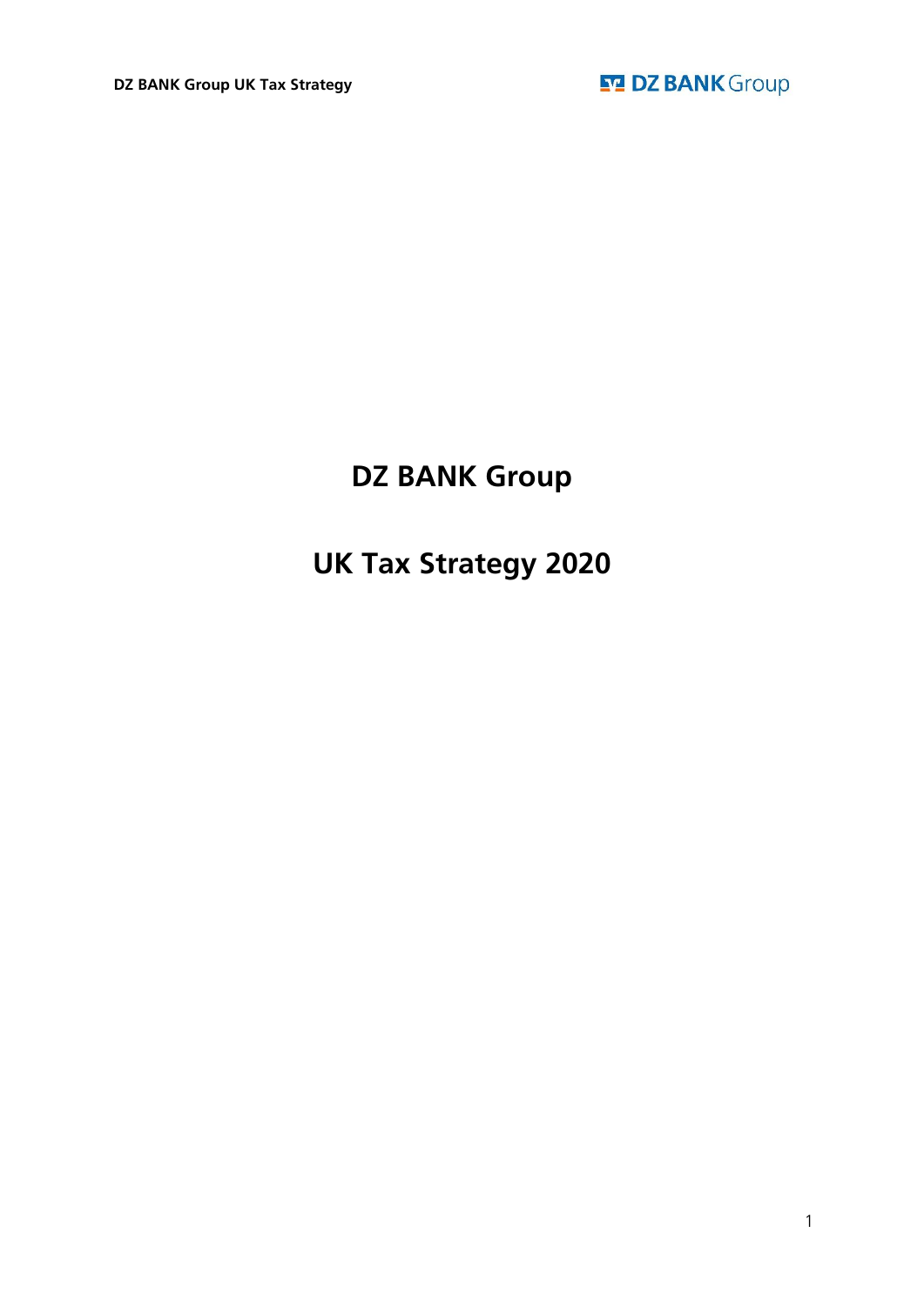#### **Scope**

This tax strategy ('the Strategy') applies to all UK operations of the DZ BANK Group. References to "DZ BANK Group" for the purposes of this strategy are collectively to the UK operations of the Group, within the governance framework of the wider DZ BANK Group. DZ BANK AG, a bank registered and headquartered in Germany, is the ultimate parent of the entities within scope of the Strategy.

The Strategy is being published in accordance with paragraph 19(4) of Schedule 19 of Finance Act 2016 ('the Schedule').

The strategy applies from the date of publication until it is superseded.

#### **Aim**

The DZ BANK Group strives for full compliance with all statutory obligations and full disclosure to the relevant tax authorities in respect of taxation matters. DZ BANK Group manages its tax affairs in a way which takes into account its wider corporate reputation in order to manage reputational risk.

#### **Governance in relation to UK Taxation**

Responsibility for tax strategy and compliance lies with the Board of each company and ultimately the Board of the DZ BANK Group. Executive responsibility for tax matters lie with the Chief Financial Officer of each company within the Group. Where the group has foreign permanent establishments (including in the UK), responsibility for branch tax matters lie with the respective General Managers.

The DZ BANK Group Board currently delegates responsibility for group tax policy and strategy related matters to the DZ BANK Group Risk Finance Committee ("GRFC"). The GRFC is comprised of board members responsible for Finance and Risk. The GRFC adopted and maintains a Group Tax Strategy from which UK Tax Strategy has been derived. DZ BANK Group's UK tax strategy forms part of the Group's overall corporate strategy.

Responsibility for day-to-day tax matters is delegated to the Finance and Tax departments of the respective entities in the group (including the permanent establishments). Consultation with other departments such as HR or Product Control is also the responsibility of the local finance departments in order to fulfil respective legal and regulatory obligations, including in respect of taxation matters. Responsibility for day-to-day tax matters may be delegated to other departments where taxes fall within the area of specialism of such departments (such as payroll taxes within HR).

Persons responsible for tax matters are equipped with the appropriate knowledge, skills and capabilities to manage DZ BANK Group's tax affairs, and where required, are assisted by external advisors.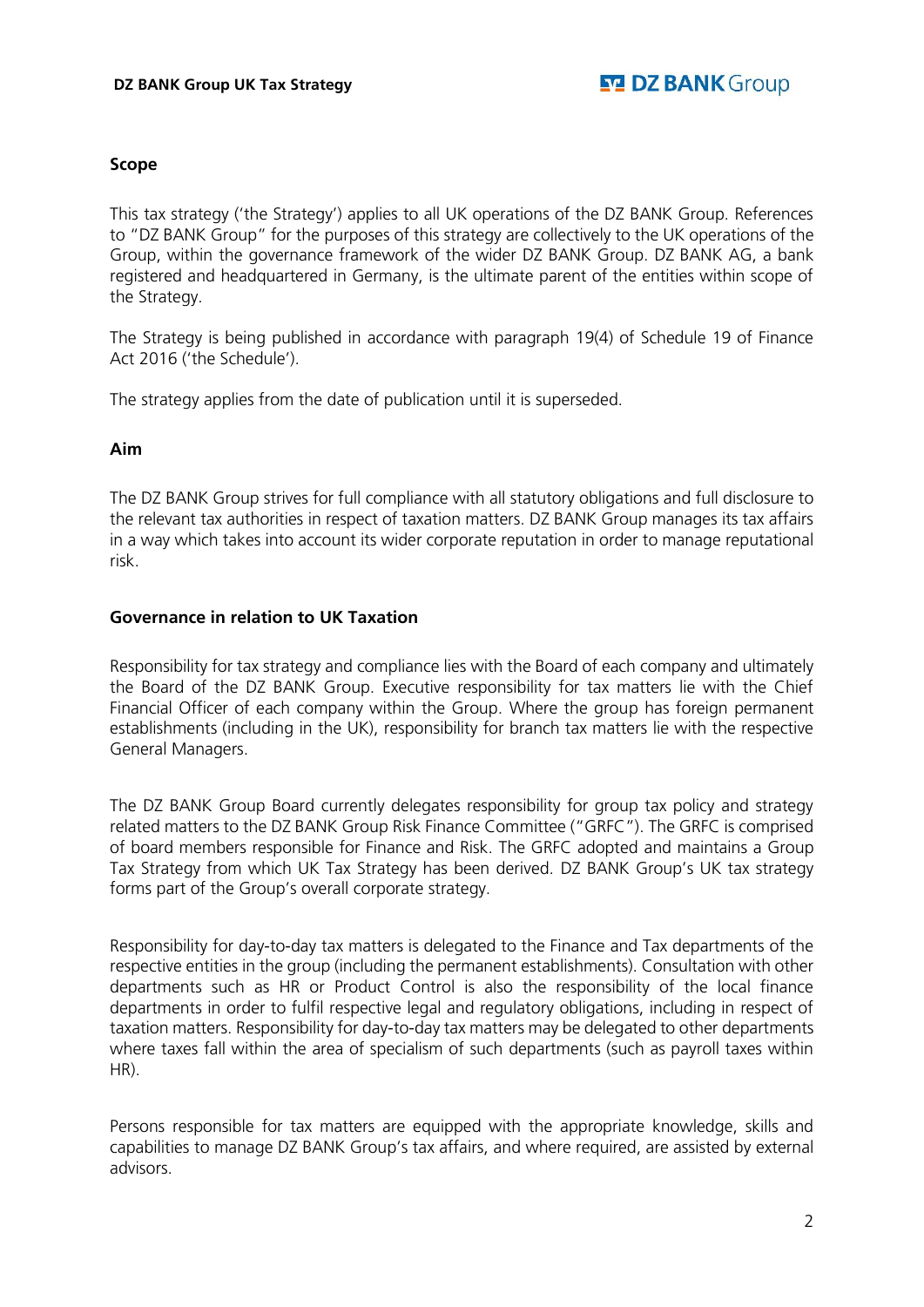The DZ BANK Tax department is responsible for overseeing tax management and compliance across the group, and for providing guidance and advice where necessary. The Group Head of Tax is responsible for the Group Tax Department, and reports to the Head of Finance.

#### **Risk Management**

The DZ BANK Group actively seeks to identify, monitor and manage tax risks through a system of tax risk assessment and controls as part of the overall group-wide risk management framework. The outcome of the group wide risk management processes is on-going tax risk reporting. In accordance with the group tax strategy, responsibility for tax risk management lies with DZ BANK AG in Germany, however this is delegated to the management of the respective entities within the group.

DZ BANK Group has a prudent risk appetite and seeks to reduce the level of tax risk arising from its operations as far as is reasonably practicable by ensuring that reasonable care is applied in relation to all processes which could materially affect compliance with its tax obligations.

Process owners review activities and processes to identify risks (including tax risks) and to implement and maintain mitigating controls, and monitor them for business and/or law changes which could impact them.

Appropriate training is carried out, as and when necessary, for non-finance staff who manage processes or have involvement with matters which have tax implications, for example HR and front office teams.

Advice is sought from external advisers where appropriate. Examples of circumstances necessitating this would include the following:

- Where new tax legislation has been or is expected to be introduced;
- Where there is doubt over the interpretation or application of tax law;
- Where the legislation is highly complex in nature; and
- Where the potential tax impact of a transaction is material.

#### **Acceptable Level of UK Tax Risk**

DZ BANK Group has a prudent risk appetite and low risk tolerance. The approach to ongoing tax risk is based on principles of reasonable care and materiality, and levels of tax risk are assessed on a case by case basis taking into account the specific facts and circumstances, and within the DZ BANK Group's overall prudent risk appetite and tax governance framework.